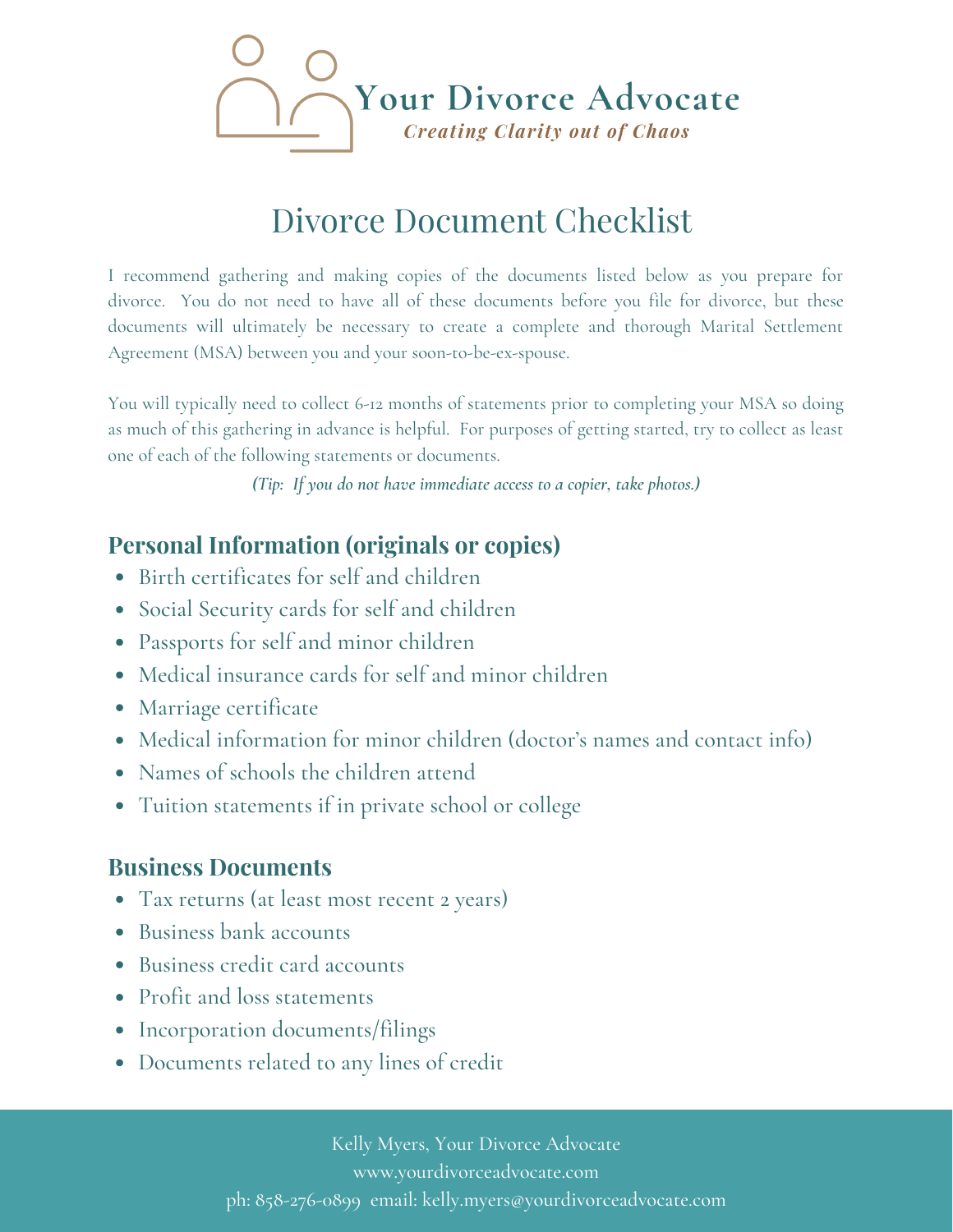#### **Personal Financial Documents**

- Tax returns (at least most recent 2 years)
- Bank statements
- Investment account statements
- 401K statements (for both spouses)
- IRA statements
- Pension statements
- Annuity statements
- Credit card statements
- Minor children's bank statements
- Family or personal trusts documents
- Student loan statements
- Financial aid documents (if there are college students)
- Documents related to any lines of credit
- Recent pay stubs
- Auto loan statements
- Vehicle registration
- Documents or appraisals of valuable antique's/jewelry/art
- Airline frequent flyer numbers
- Hotel and other loyalty point accounts
- Pull copies of your credit report

### **Real Estate**

- Mortgage statements for all properties owned
- HOA statements
- Deed of Trust to any real estate owned, including rental properties
- Timeshare property statements, membership terms
- Utilities: gas/electric, water, cable/internet, phone (cell and landlines), etc.
- Membership statements and terms: country clubs, golf clubs, gyms, etc.

Kelly Myers, Your Divorce Advocate www.yourdivorceadvocate.com ph: 858-276-0899 email: kelly.myers@yourdivorceadvocate.com